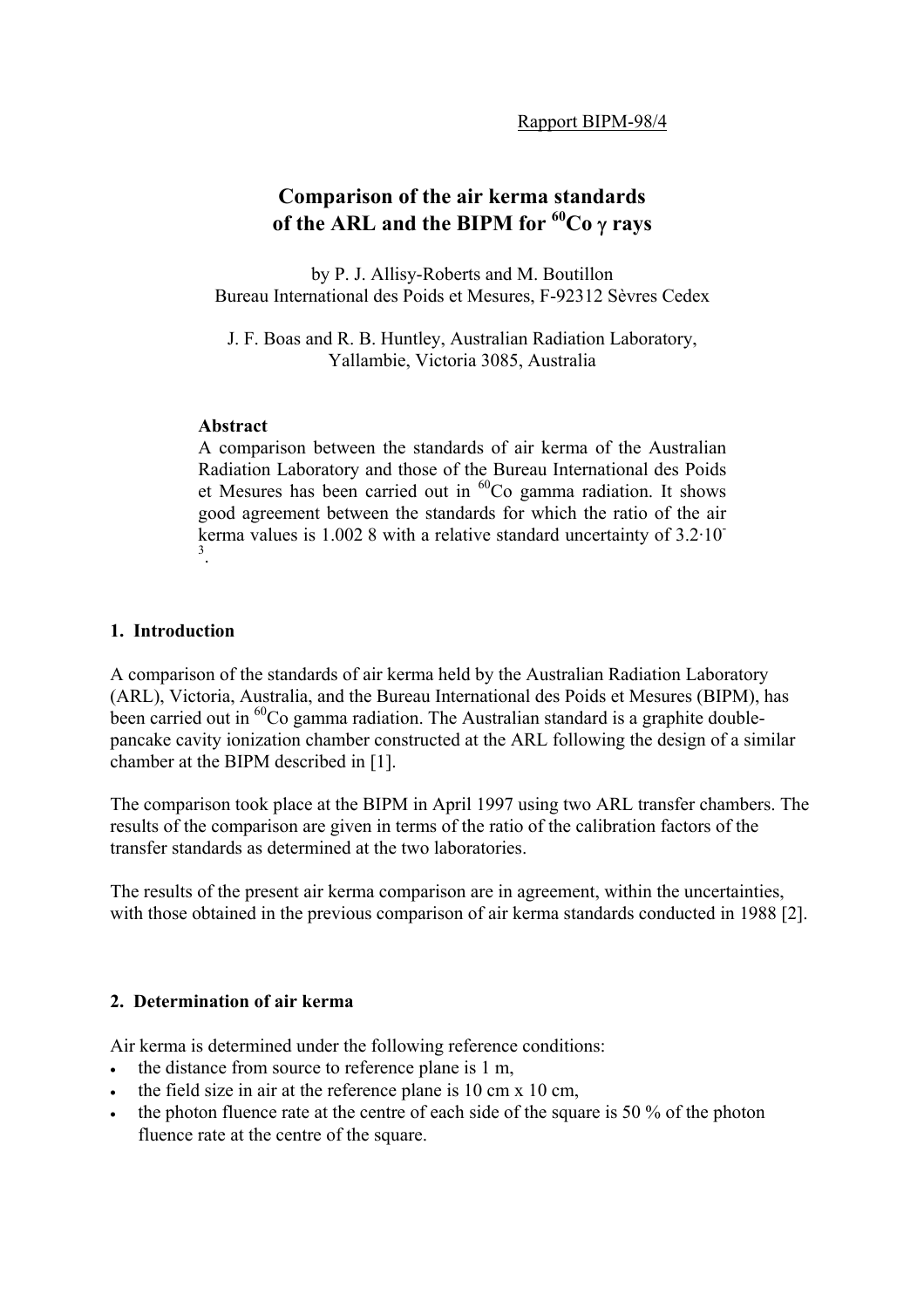The air kerma rate is determined from

$$
\dot{K} = \frac{I W}{m e} \frac{1}{1 - \overline{g}} \left( \frac{\overline{\mu}_{en}}{\rho} \right)_{a,c} \overline{s}_{c,a} \prod k_{i} , \qquad , \qquad (1)
$$

where

- *I/m* is the mass ionization current measured by the standard,
- *W* is the average energy spent by an electron of charge *e* to produce an ion pair in dry air,
- $\overline{g}$  is the fraction of energy lost by bremsstrahlung,
- $(\overline{\mu}_{en}/\rho)_{ac}$  is the ratio of the mean mass-energy absorption coefficients of air and graphite,

 $\bar{s}_{\text{ca}}$  is the ratio of the mean stopping powers of graphite and air,

 $\prod k_i$  is the product of the correction factors to be applied to the standard.

The values of the physical constants [3] and the correction factors used in (1) are listed in Table 1 for both standards together with their associated uncertainties. The uncertainties of the kerma ratio, expressed as  $R_K = K_{ARL}/K_{BIPM}$ , are also listed in the table. As some constants (such as air density,  $W/e$ ,  $(\bar{\mu}_{en}/\rho)_{ac}$ ,  $\bar{g}$ ,  $\bar{s}_{ca}$  and  $k_{h}$ ) are derived from the same

basic data in both laboratories, the uncertainty in  $R<sub>K</sub>$  is due only to the uncertainties in the correction factors, the volumes of the standards , the ionization currents measured and the distance to the source. It should be noted that the definition of air kerma applies to conditions in which the air is dry, that is conditions in which the relative humidity is zero.

## **3. Changes made at the two laboratories since 1988**

Changes have been made at both laboratories since the last comparison in 1988 so all correction factors and relevant physical constants have been reassessed.

The primary chamber at the ARL is that used in 1988 to determine the air kerma, however the volume has been re-evaluated to provide a better estimate.

The <sup>60</sup>Co source was last renewed at the ARL in 1995 and, although the source housing and collimator are the same, it has been necessary to apply new correction factors to the standard. These factors have been determined experimentally or by calculation following the methods described in [1]. The mass energy absorption ratio has been re-calculated using a Monte-Carlo simulation of the spectrum of the ARL source rather than assuming the source to be mono-energetic. The other major difference since 1988, is that the ARL has developed its own current integrator system to replace the commercial system used in 1988. Using this the leakage current is smaller as is the standard deviation in the measured current.

The 1997 ARL values used in (1) are listed in Table 1. The overall change since 1988 is an increase of 0.09 % in the measured value of air kerma at the ARL.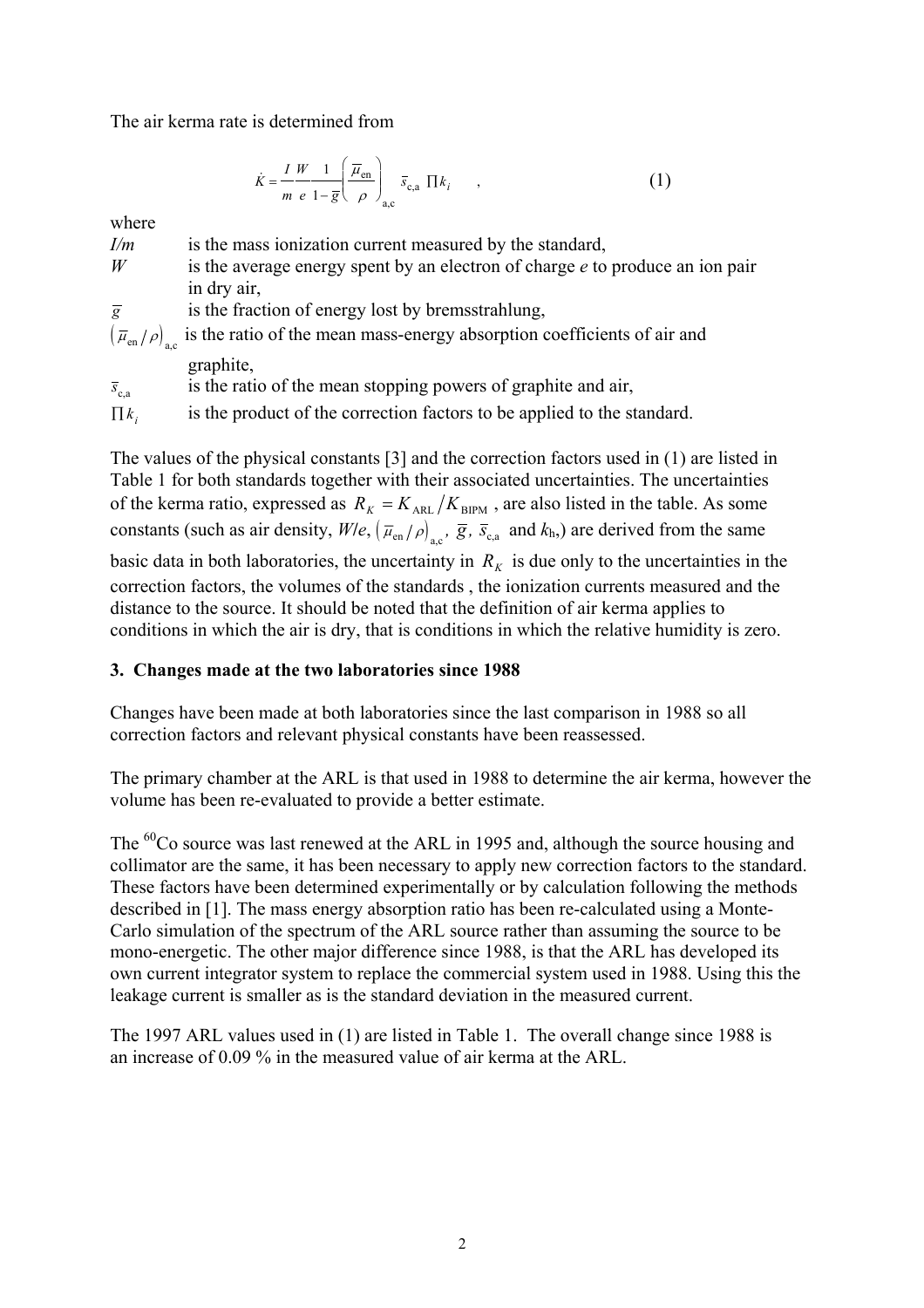|                                                     | BILM                  | AKL 4                                     |                          |               |                                   |              |                                             |           |
|-----------------------------------------------------|-----------------------|-------------------------------------------|--------------------------|---------------|-----------------------------------|--------------|---------------------------------------------|-----------|
|                                                     | <b>BIPM</b><br>values | <b>BIPM</b> relative<br>uncertainty $(1)$ |                          | ARL<br>values | ARL relative<br>uncertainty $(1)$ |              | $R_{\dot{k}}$ relative<br>uncertainty $(1)$ |           |
|                                                     |                       | $100 S_i$                                 | 100 $u_i$                |               | $100 S_i$                         | 100 $u_i$    | $100 S_i$                                   | 100 $u_i$ |
| <b>Physical constants</b>                           |                       |                                           |                          |               |                                   |              |                                             |           |
| dry air density <sup>(2)</sup> / kg·m <sup>-3</sup> | 1.293 0               | $\overline{a}$                            | 0.01                     | 1.293 0       | $\overline{a}$                    | 0.01         |                                             |           |
| $(\mu_{\rm en}/\rho)_{\rm a.c}$                     | 0.998 5               | $\overline{a}$                            | 0.05                     | 0.999 3       | $\overline{a}$                    | 0.05         |                                             |           |
| $\overline{s}_{c,a}$                                | 1.0010                |                                           | $0.11^{(3)}$             | 1.000 4       | 0.04                              | $0.09^{(3)}$ |                                             |           |
| $W/e / (J \cdot C^{-1})$                            | 33.97                 |                                           |                          | 33.97         |                                   |              |                                             |           |
| $\overline{g}$ fraction of energy lost by           | 0.0032                | $\overline{a}$                            | 0.02                     | 0.0032        | $\overline{a}$                    | 0.02         |                                             |           |
| bremsstrahlung                                      |                       |                                           |                          |               |                                   |              |                                             |           |
| <b>Correction factors</b>                           |                       |                                           |                          |               |                                   |              |                                             |           |
| recombination losses<br>$k_{\rm s}$                 | 1.0016                | 0.01                                      | 0.01                     | 1.0012        | 0.01                              | 0.01         | 0.01                                        | 0.01      |
| k <sub>h</sub><br>humidity                          | 0.9970                |                                           | 0.03                     | 0.9971        |                                   | 0.01         |                                             |           |
| $k_{\rm st}$<br>stem scattering                     | 1.000 0               | 0.01                                      | $\overline{\phantom{a}}$ | 0.9986        | $\overline{\phantom{a}}$          | 0.02         | 0.01                                        | 0.02      |
| wall attenuation<br>$k_{\rm at}$                    | 1.040 2               | 0.01                                      | 0.04                     | 1.0374        | $\frac{1}{2}$                     | 0.15         | 0.01                                        | 0.16      |
| $k_{\rm sc}$<br>wall scattering                     | 0.9716                | 0.01                                      | 0.07                     | 0.9703        | $\overline{a}$                    | 0.10         | 0.01                                        | 0.12      |
| mean origin of electrons<br>$k_{\rm CEP}$           | 0.9922                | $\overline{\phantom{0}}$                  | 0.01                     | 0.9922        | $\overline{a}$                    | 0.05         |                                             | 0.05      |
| $k_{\rm an}$<br>axial non-uniformity                | 0.9964                | $\frac{1}{2}$                             | 0.07                     | 0.9963        | $\overline{a}$                    | 0.20         |                                             | 0.21      |
| radial non-uniformity<br>$k_{\rm m}$                | 1.0016                | 0.01                                      | 0.02                     | 1.0040        | $\frac{1}{2}$                     | 0.03         | 0.01                                        | 0.04      |
|                                                     |                       |                                           |                          |               |                                   |              |                                             |           |
| volume $/cm3$<br>V                                  | 6.8116                | 0.01                                      | 0.03                     | 6.8457        | 0.02                              | 0.05         | 0.02                                        | 0.06      |
| ionization current / pA<br>Ι                        |                       | 0.01                                      | 0.02                     |               | 0.03                              | 0.03         | 0.03                                        | 0.04      |
| <b>Relative standard uncertainty</b>                |                       |                                           |                          |               |                                   |              |                                             |           |
| quadratic summation                                 |                       | 0.02                                      | 0.17                     |               | 0.05                              | 0.30         | 0.04                                        | 0.31      |
| combined uncertainty                                |                       |                                           | 0.17                     |               |                                   | 0.31         | 0.31                                        |           |
|                                                     |                       |                                           |                          |               |                                   |              |                                             |           |

**Table 1. Physical constants and correction factors entering in the determination of the** air kerma rates,  $\dot{K}_{\text{\tiny BIPM}}$  and  $\dot{K}_{\text{\tiny ARL}}$ , and their estimated relative uncertainties

<sup>(1)</sup>  $s_i$  represents the relative standard uncertainty  $u(x_i)/x_i$  estimated by statistical methods, type A,

 $u_i$  represents the relative standard uncertainty  $u(x_i)/x_i$  estimated by other means, type B.

(2) at 0  $^{\circ}$ C and 101.325 kPa.

(3) combined uncertainty for the product  $(\overline{S}_{c,a} \cdot W/e)$ 

Since the 1988 comparison, the BIPM has installed a second experimental set up, a new source and a different standard for the determination of air kerma in  ${}^{60}$ Co radiation. This new set up became operational in 1991 when all the correction factors for the standard had been evaluated. There are slight changes in  $k_{sc}$ ,  $k_{at}$ ,  $k_{cep}$ ,  $s_{c,a}$  and  $\mu_{en}/\rho$  due to the change of the beam energy spectrum (from 8 % scatter to 18 % scatter). The recombination loss and  $k<sub>m</sub>$  have different values in the two set ups, corresponding to the different beams. The volumes of the original and later standards have been compared accurately by ionometry in the same beam. If the factors appropriate to each beam are used in (1), the two standards produce the same value for the air kerma. The BIPM values appropriate to the 1997 conditions are listed in Table 1 together with their uncertainties.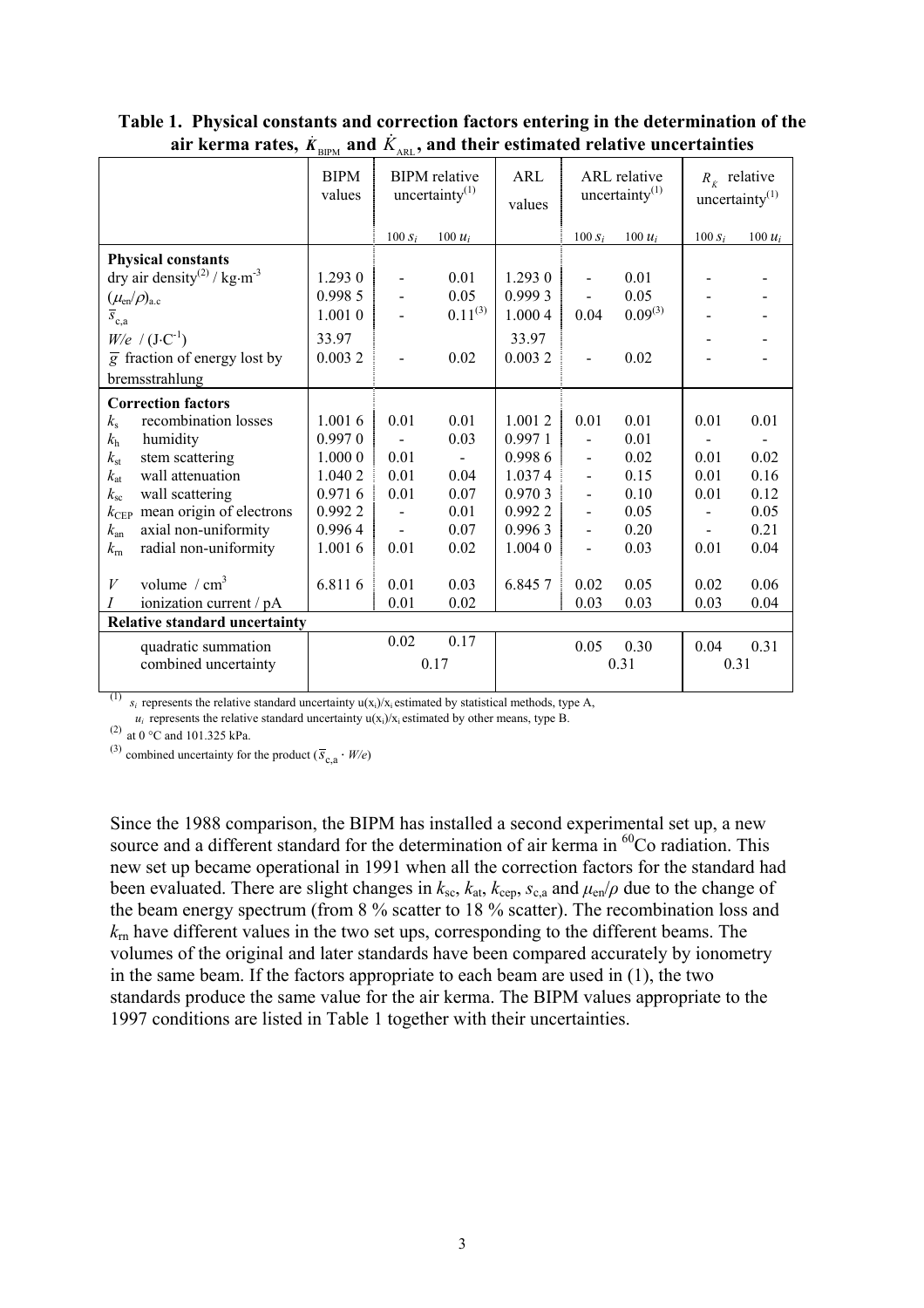#### **4. Comparison of air kerma standards**

The comparison of the ARL and BIPM standards was made indirectly by comparing the calibration factors  $N<sub>K</sub>$  of the two ARL transfer chambers as determined in the individual laboratories. The calibration factor is given by

$$
N_{K \text{ lab}} = \dot{K}_{\text{ lab}} / I_{\text{ lab}} \tag{2}
$$

where  $\dot{K}_{\text{lab}}$  is the air kerma rate measured with the standard and  $I_{\text{lab}}$  is the ionization current of the transfer chamber corrected for the effects described in Section 5.

The two ARL transfer chambers are graphite cavity chambers manufactured by Nuclear Enterprises (Type NE 2561 serial numbers 070 and 328). Their main characteristics are listed in Table 2. Details concerning the calibration, pertinent corrections to the ionization current of the transfer chambers and estimations of the uncertainties on  $N_K$  are described in Section 5 of this report.

| Chamber           | <b>NE 2561</b>                  | 070 and 328         |
|-------------------|---------------------------------|---------------------|
|                   |                                 |                     |
| <b>Dimensions</b> | Inner diameter $/mm$            | 7.35                |
|                   | Wall thickness / mm             | 0.5                 |
|                   | Cavity length / mm              | 9.22                |
|                   |                                 |                     |
| Electrode         | Diameter $/mm$                  | 1.00                |
| Volume            | Air cavity / $cm3$              | 0.325               |
| Wall              | Materials                       | graphite            |
|                   |                                 | $< 0.01$ % impurity |
|                   | Density / $g$ ·cm <sup>-3</sup> | 1.80                |
|                   |                                 |                     |
| Build-up cap      | Material                        | Delrin              |
|                   |                                 |                     |
|                   | Thickness / mm                  | 3.87                |
| Applied voltage   | Negative polarity / $V$         | 210                 |

**Table 2. Characteristics of the ARL transfer chambers**

### **5. Experimental conditions**

The method of calibration used at the ARL is described in [4] and that for the BIPM in [5].

### 5.1. Conditions of Measurement

• *Positioning of the transfer chamber*. The axis of the transfer chamber is located in the reference plane, 1 m from the source at the BIPM and 0.993 m at the ARL. At the BIPM the position is measured without the build-up cap in place. At the ARL, the chamber position is aligned using lasers without the build-up cap. Its position is then measured with the build-up cap in place. In both cases, the uncertainty in the measurement of the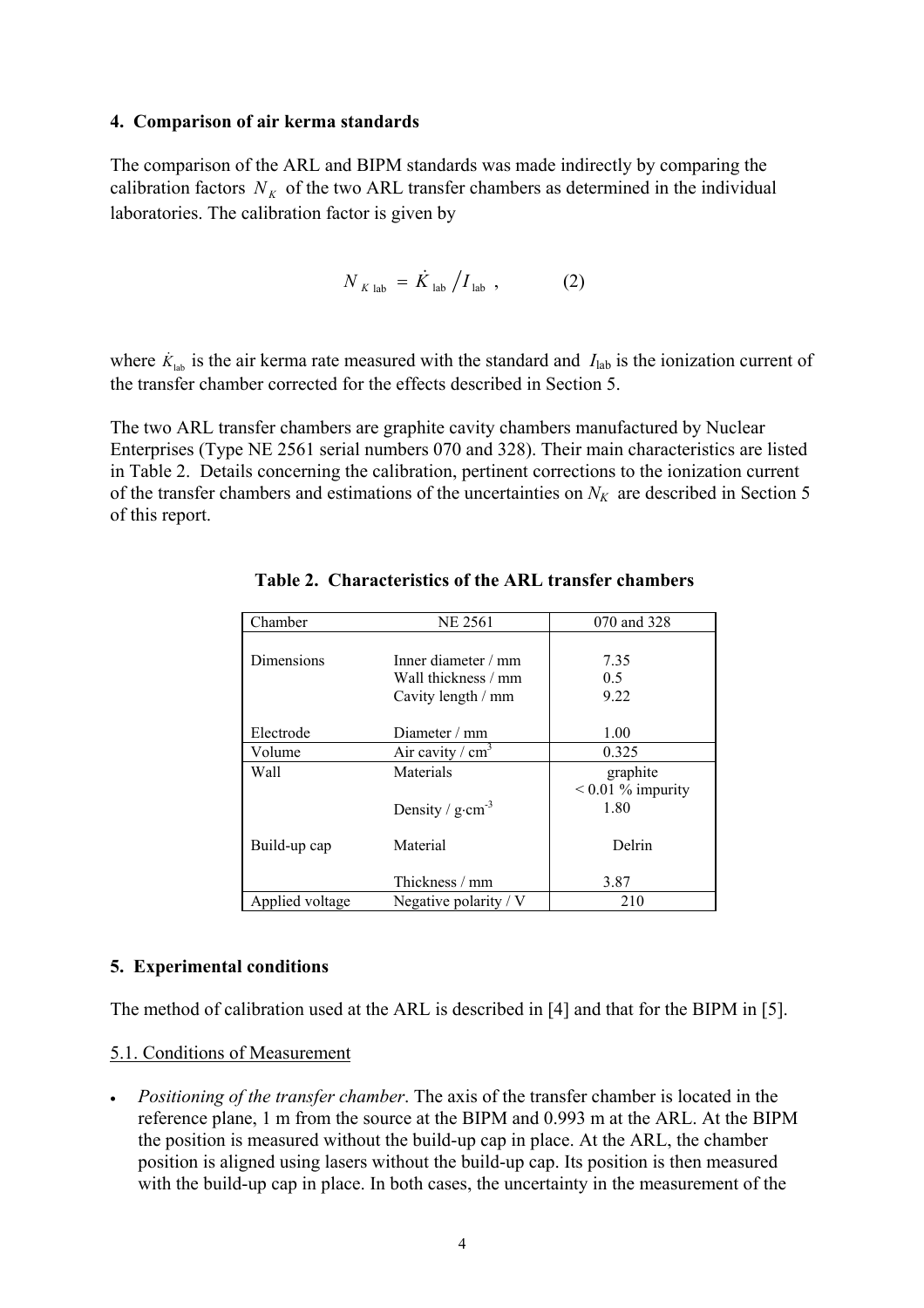position by micrometer is less than 0.01 mm. The chambers are positioned so that the serial number on the stem faces the source.

- *Build-up cap.* Each transfer chamber was supplied with a build-up cap for use in  ${}^{60}Co$ radiation. These were in place for all measurements of ionization current and were oriented so the writing on the build-up cap faced the source.
- *Humidity and temperature*. During calibration, the relative humidity at the BIPM is controlled in the range 45 % to 55 %. The relative humidity at the ARL is usually between 40 % and 60 %, but can range from 30 % to 90 %. In this case corrections are made (see section 5.2). At the BIPM, the air temperature was around 21 °C and, during each series of measurements, it was stable to within  $\pm$  0.01 °C. At the ARL, the air temperature was around 23 °C and during each series of measurements was stable to within  $\pm$  0.02 °C.
- *Collecting voltage*. A collecting voltage of 210 V (negative polarity), was applied to the chambers at least 30 minutes before any measurement was made at either laboratory.
- *Measurement of charge.* The charge *Q* collected by the chambers was measured using the BIPM or the ARL current integrator as relevant. The chambers were pre-irradiated for at least 30 minutes before measurements began. To detect any gross changes in the transfer chambers during transport, and any differences between the current measurement systems at the ARL and the BIPM, a check source of  $90$ Sr belonging to the ARL (NE 2562-024) was used to irradiate the transfer chambers in a constant geometry. The currents measured using the  $^{90}$ Sr source were normalized where necessary to 50 % relative humidity, 20 °C and 101.325 kPa. Corrections for the radioactive decay were made to a common reference date, 1997/03/15 using a half life of 28.8 years. The results are given in Table 3.

| Chamber | ARL (Mar)       | <b>BIPM</b> (April) | $ARL$ (May) | $I_{ARL}$ (Mar)/ | $R_I = I_{ARL}/I_{BIPM}$ |
|---------|-----------------|---------------------|-------------|------------------|--------------------------|
|         | $I/\mathrm{pA}$ | $I/\mathrm{pA}$     | $'$ pA      | $I_{ARL}(May)$   |                          |
| 070     | 23.678 6        | 23.630 5            | 23.705 6    | 0.998 86         | 1.0026                   |
|         |                 |                     |             |                  |                          |
| 328     | 22.642.7        | 22.6709             | 22.668 1    | 0.99888          | 0.9993                   |
|         |                 |                     |             |                  |                          |
| 070/328 | 1.0458          | 1.0423              | 1.0458      | 1.000 0          | 1.0033                   |
|         |                 |                     |             |                  |                          |

|  | Table 3. $^{90}\rm{Sr}$ check source results in 1997 |  |  |  |  |
|--|------------------------------------------------------|--|--|--|--|
|--|------------------------------------------------------|--|--|--|--|

That the 070/328 ratio was the same at the ARL before and after the measurements at the BIPM, but the BIPM ratio was about 0.3 % different, suggests that there may have been a problem with one of the chambers regarding these measurements. Indeed, chamber 070 exhibited a leakage current of about 100 fA (0.4 % of the measured current) when used with the  $90$ Sr source at the BIPM. This was so both before and after the measurements in the  $^{60}Co$ beam during which time the leakage current was only 10 fA. Previous values of  $R<sub>I</sub>$  for chamber 070 were 1.000 4 in 1979 and 0.999 8 in 1988 [2]. Short term variations within a range of 0.3 % have been noted by the ARL for measurements using the check source over the period since 1976 [4]. Consequently, no significance should be attached to the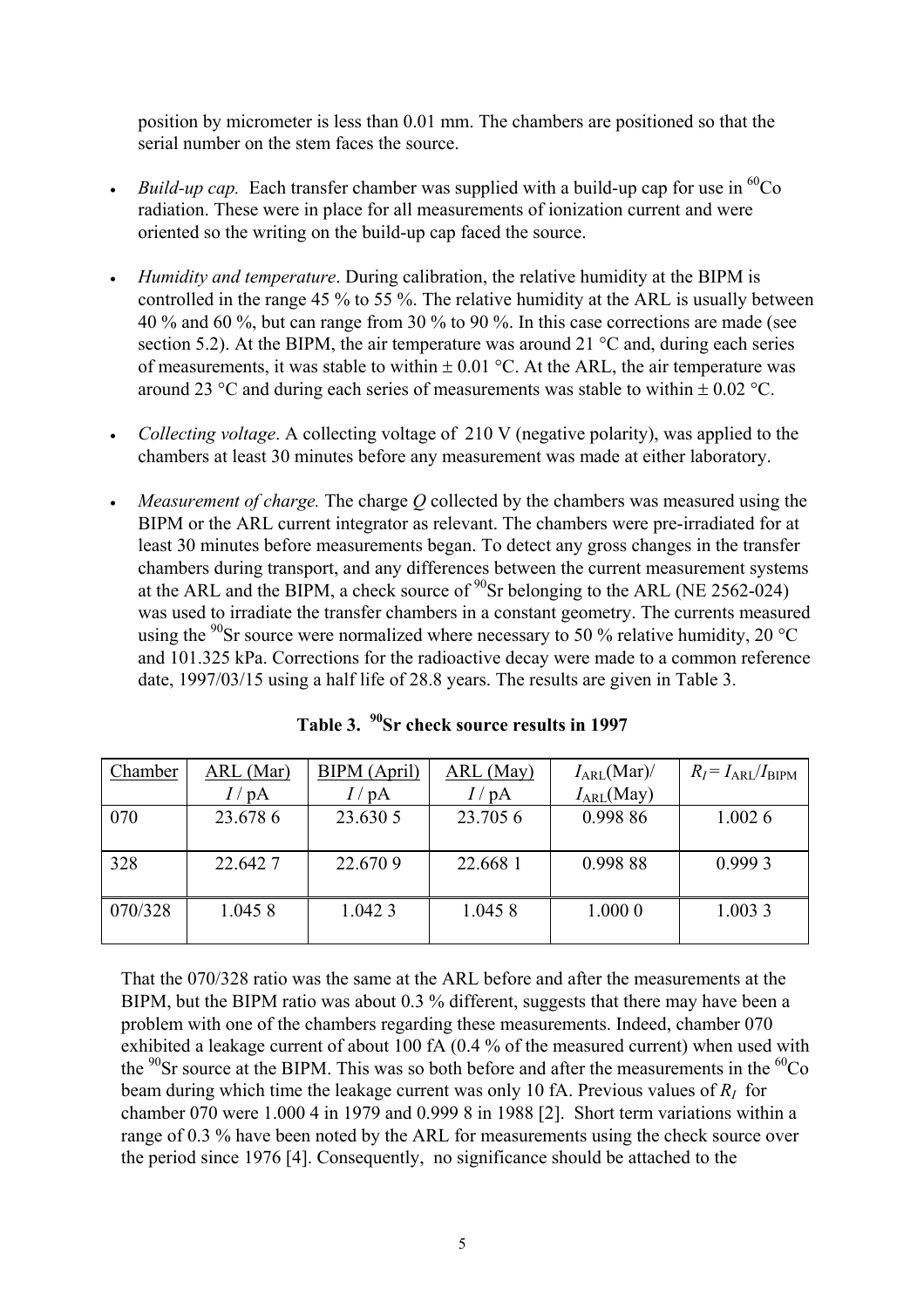differences between the currents measured by the two laboratory systems as the differences lie within this uncertainty.

• *Reproducibility of measurements*. The short-term relative standard deviation of the mean ionization current, measured with each transfer chamber, was estimated to be 0.03 % (3 series each of 50 measurements for each chamber) at the ARL and 0.02 % for both chambers (4 series each of 30 measurements for each chamber) at the BIPM. The differences in calibration factors measured by the ARL for each chamber before and after calibration at the BIPM are consistent with the short-term standard deviations.

## 5.2. Corrections applicable to the ionization current of the ARL chambers

At each laboratory the corrections applicable to the transfer chambers are performed automatically by the computer associated with the current measuring device.

- *Leakage current.* The leakage current of the transfer chambers was negligible, being less than 0.001 %.
- *Recombination.* A recombination correction,  $k_s = 1.001$  7 for incomplete ion collection was applied to the ionization current measured at each laboratory, based on measurements made at the ARL [4]. The corresponding value, 1.001 4, measured at the BIPM for other chambers of the same type is slightly different. The air kerma rates observed at the two laboratories are similar.
- *Temperature and pressure normalization.* At both laboratories, the measured ionization current of the transfer chambers was normalized to a temperature of 293.15 K and a pressure of 101.325 kPa.
- *Humidity.* During calibration, the relative humidity at the BIPM is in the range from 48 % to 52 % and, as agreed, no correction is made. The range of humidity is much greater at the ARL and appropriate corrections from 0.02 % to 0.09 % are made to normalize the results to 50 % humidity. These corrections are calculated from an empirical fit to the data given in reference [6].
- *Other factors.* The stem scattering effect has not been checked at either the BIPM or the ARL. No allowance for the radial non-uniformity of the beam over the section of the transfer chamber has been made in the results. In the BIPM beam, this effect is about 0.02% for these chambers [7] and at the ARL the value is zero with an uncertainty of 0.01 % [4].

## **6. Results and discussion**

The results of the comparison,  $R<sub>K</sub>$ , are expressed in the form

$$
R_K = N_{K_{\text{ARL}}}/N_{K_{\text{BIPM}}} \quad . \tag{3}
$$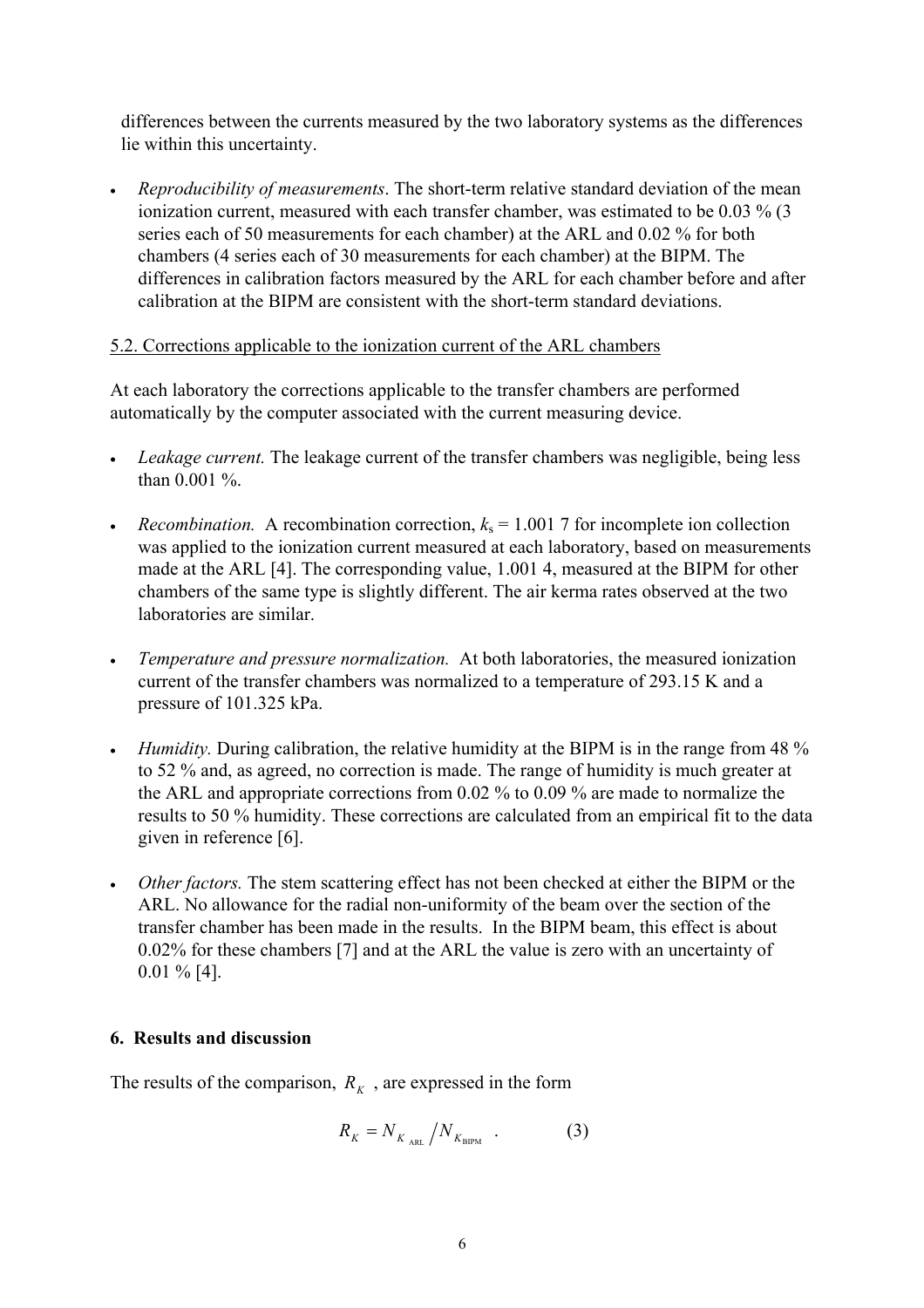The values measured for the comparison are shown in Table 4. Contributions to the relative standard uncertainty in  $N_K$  are given in Table 5. Taking the mean value for the two chambers used in the present comparison gives  $R_K = 1.0028$  with a combined standard uncertainty  $u_c(R_K) = 0.003$  2.

| Lab.        | Transf.<br>chamb. | $\dot{K}^{\,}_{\mathrm{lab}}$<br>$mGy \cdot s^{-1}$ | $I_{\text{lab}}$<br>pA | $N_{K}$<br>$/Gy \cdot \mu C^{-1}$ | $R_{K}$   | mean<br>value $R_{K}$ | Relative standard<br>uncertainty $u_c$ |
|-------------|-------------------|-----------------------------------------------------|------------------------|-----------------------------------|-----------|-----------------------|----------------------------------------|
| <b>ARL</b>  |                   | 5.242 5                                             |                        |                                   |           |                       |                                        |
|             | 070               |                                                     | 55.854                 | 93.861                            | 1.0029    |                       |                                        |
|             | 328               |                                                     | 55.404                 | 94.623                            | for $070$ |                       |                                        |
|             |                   |                                                     |                        |                                   | and       | 1.0028                | 0.0032                                 |
| <b>BIPM</b> |                   | 4.6173                                              |                        |                                   | 1.0026    |                       |                                        |
|             | 070               |                                                     | 49.335                 | 93.591                            | for 328   |                       |                                        |
|             | 328               |                                                     | 48.925                 | 94.375                            |           |                       |                                        |
|             |                   |                                                     |                        |                                   |           |                       |                                        |

#### **Table 4. Results of the air kerma standards comparison**

The values obtained at the ARL are the means of measurements before and after the comparison corrected to 1997-03- 15, 1200h AEST (the half life of <sup>60</sup>Co is taken as (1 925.5 d,  $\sigma$  = 0.5 d) [8]). The  $K_{\text{BIPM}}$  value is the mean of measurements which were performed over a period of three months before and after the comparison at the BIPM. It is given at the reference date of 1997-01-01,  $0h$  UT as is each value of  $I_{\text{RIPM}}$ .

Table 5. Estimated relative standard uncertainties in the calibration factors,  $N_K$ , and **their ratio,**  $R_K$ .

|                                                                                  | $N_{K}$ ARL          |                      | $N_{K}$ BIPM         |                      | $R_{K}$ ARL/BIPM     |                      |
|----------------------------------------------------------------------------------|----------------------|----------------------|----------------------|----------------------|----------------------|----------------------|
| Relative standard uncertainty in the<br>measurement of                           | 100 $s_i$            | 100 $u_i$            | $100 s_i$            | 100 $u_i$            | $100 s_i$            | $100 u_i$            |
| Air kerma rate<br>Ionization current of each transfer chamber<br><b>Distance</b> | 0.05<br>0.03<br>0.01 | 0.30<br>0.03<br>0.01 | 0.02<br>0.02<br>0.01 | 0.17<br>0.02<br>0.02 | 0.04<br>0.04<br>0.01 | 0.31<br>0.04<br>0.02 |
| <b>Relative standard uncertainty</b>                                             |                      |                      |                      |                      |                      |                      |
| quadratic summation                                                              | 0.06                 | 0.30                 | 0.03                 | 0.17                 | 0.06                 | 0.31                 |
| combined uncertainty                                                             | 0.31                 |                      | 0.17                 |                      | 0.32                 |                      |

The value for  $R_K$  is within the range obtained in the comparisons of the air kerma standards of other national metrology institutes (NMIs) with the BIPM, as shown in Figure 1. The present mean value of  $R<sub>K</sub>$  for all the NMIs shown, is 1.000 8 with a statistical uncertainty of  $5.10^{-4}$ . The values relating to recent comparisons are given in [9, 10, 11, 12, 13 and 14].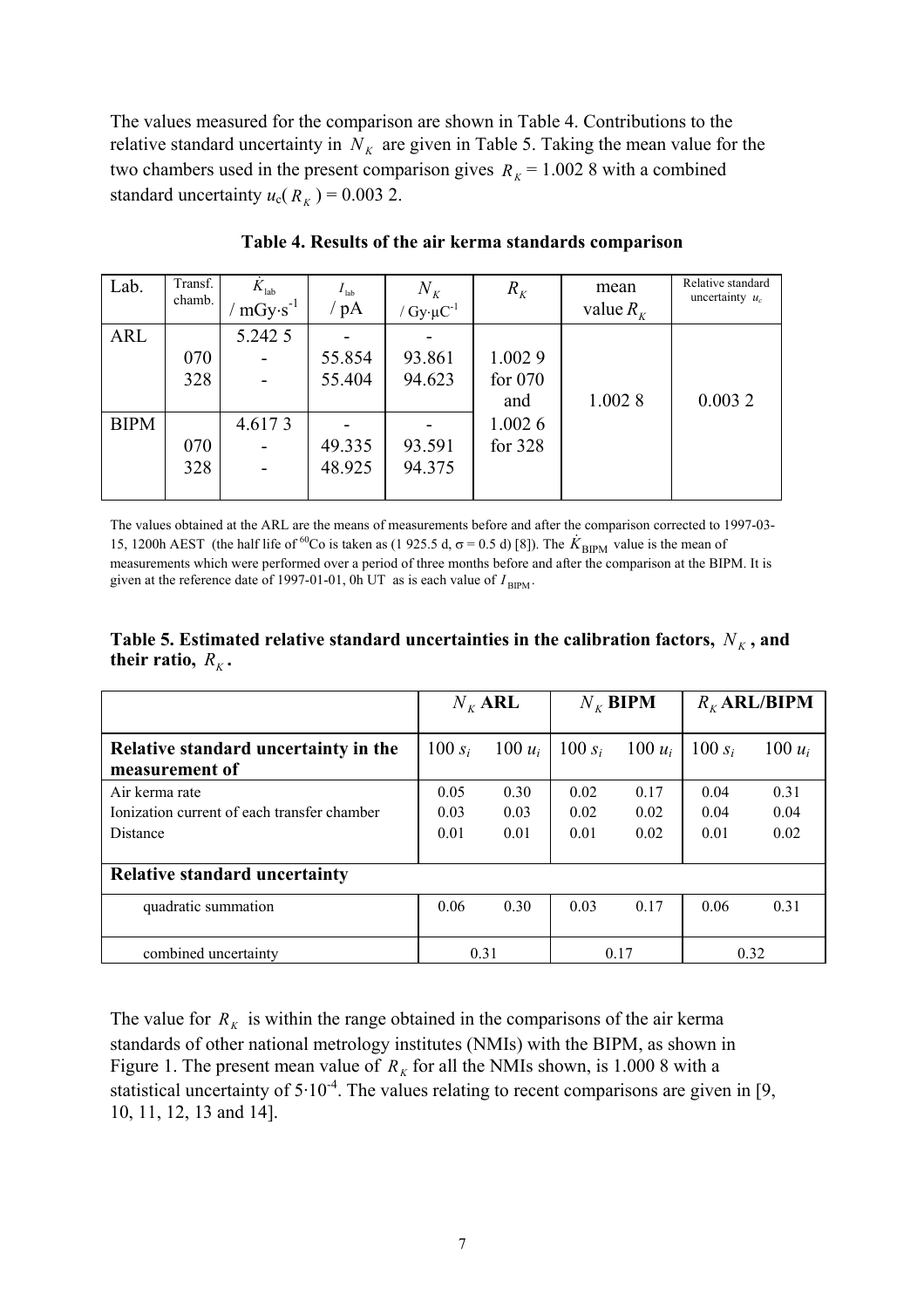

**Figure 1 International comparison of air kerma standards in 60Co** γ **radiation**

The previous air kerma comparison between the BIPM and the ARL for  ${}^{60}Co$  radiation was made in 1988 [2]. The result,  $R_K = 0.998$  1 ( $u_c = 0.003$  2) is in fair agreement with the present result. However, an inspection of the 1988 results shows that one of the transfer chambers (NE 2561-194) behaved in an unstable fashion when at the BIPM and for some time after its return to the ARL. The other chamber used in 1988, NE 2561-070, was also used in 1997 and it appears to have been stable when exposed to the  $60^{\circ}$ Co beams at both the laboratories on both occasions. Its value in 1988 was  $R_K = 1.000$  6, which is in closer agreement with the value of 1.002 9 obtained in 1997. However, the measurement of air kerma has changed by 0.09 % at the ARL over the same period. If this change is taken into account, the value of  $R_k$  for 1988 becomes 1.001 5, which is within about 0.1 % of the 1997 value and is compatible with the statistical uncertainties of 0.06 %. This indicates that the relationship between the two air kerma standards, as expressed by a comparison of calibration factors, is stable.

Data on the stability of the transfer chamber 070 over the period from 1988 to 1997 is shown in Figure 2. The values of  $N<sub>K</sub>$  at the ARL were obtained using the standard chamber response and the correction factors applied in 1997.

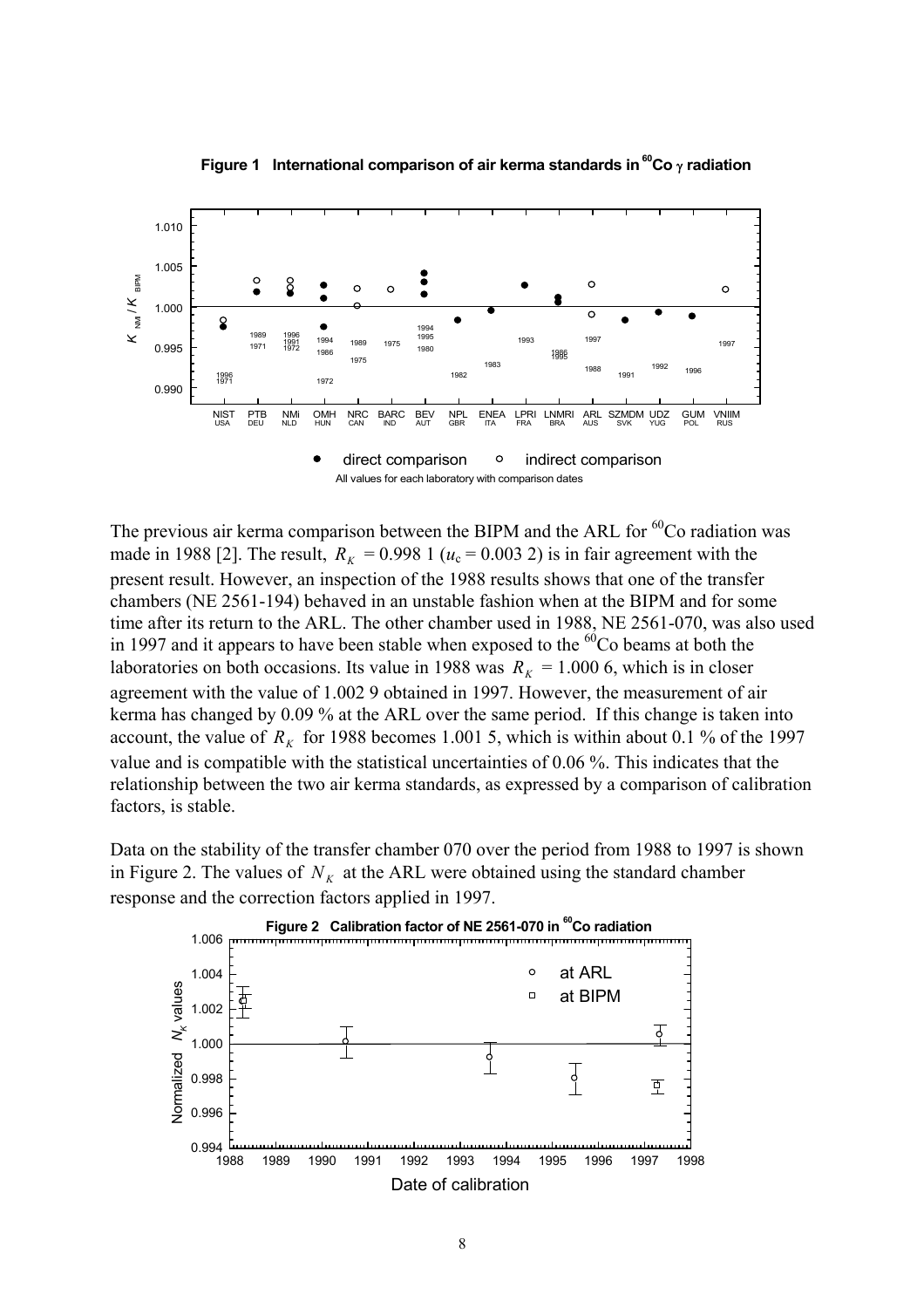The expected variation of the chamber over a short period of time (from ARL calibration to BIPM calibration) can be considered negligible. It is interesting to note however, that over the period of 10 years the chamber's response has a relative standard deviation of  $1.5 \cdot 10^{-3}$ .

#### **Acknowledgements**

We are grateful for the valuable discussions with N. J. Hargrave, L. H. Kotler and K. N. Wise of the ARL.

#### **References**

- [1] BOUTILLON M. and NIATEL M.-T., (1973) A study of a graphite cavity chamber for absolute measurements of 60Co gamma rays, *Metrologia*, 1973, **9,** 139-146.
- [2] PERROCHE A.-M. and HARGRAVE N.J. (1989) Comparison of the air kerma and exposure standards of ARL and BIPM for x rays (100 to 250 kV) and <sup>60</sup>Co gamma radiation, *Rapport BIPM-89/11*, 1989, 21 pages.
- [3] BIPM, (1985) Constantes physiques pour les étalons de mesure de rayonnement, *BIPM Com. Cons. Etalons Mes. Ray. Ionisants*, *Section (I)* **11**, 1985, p. R45 (Paris : Offilib).
- [4] HUNTLEY R.B., BOAS J.F. and VAN DER GAAST H.A. (in prep) The Australian standards of exposure and absorbed dose at <sup>60</sup>Co. Australian Radiation Laboratory, Technical report, 1998.
- [5] BOUTILLON M. (1996) Measuring conditions used for the calibration of ionization chambers at the BIPM, *Rapport BIPM-96/1*, 1996, 19 pages.
- [6] HARGRAVE N.J. (1981) Correction for the effect of humidity in free-air ionisation chambers for x-rays other than those generated at 50 kV, *BIPM Com. Cons. Etalons Mes. Ray. Ionisants*, Section (I) **81-2**, 6 pages. (Paris : Offilib).
- [7] BOUTILLON M. and PERROCHE A.-M. (1989) Radial non-uniformity of the BIPM <sup>60</sup>Co beam, *Rapport BIPM-89/2*, 1989, 9 pages.
- [8] IAEA (1991) X- and gamma-ray standards for detector calibration, *IAEA TECDOC-619,* 1991.
- [9] QUINN T.J. (1996) Results of recent international comparisons of national measurement standards carried out by the BIPM, 1996, *Metrologia*, 1996, **33**, 271-287.
- [10] ALLISY-ROBERTS P.J., BOUTILLON M. and LAMPERTI P.J. (1996) Comparison of the standards of air kerma of the NIST and the BIPM for 60Co γ rays, *Rapport BIPM-96/9*, 1996, 8 pages.
- [11] ALLISY-ROBERTS P. J., BOUTILLON M., REFEROWSKI Z. and PAZ N. (1997) Comparison of the standards of air kerma of the GUM and the BIPM for <sup>60</sup>Co γ rays, *Rapport BIPM-97/2*, 7 pages.
- [12] ALLISY-ROBERTS P. J., BOUTILLON M., GRIMBERGEN T.W.M. and VAN DIJK E. (1997) Comparison of the standards of air kerma of the NMi and the BIPM for 60Co γ rays, *Rapport BIPM-97/4*, 1997, 7 pages.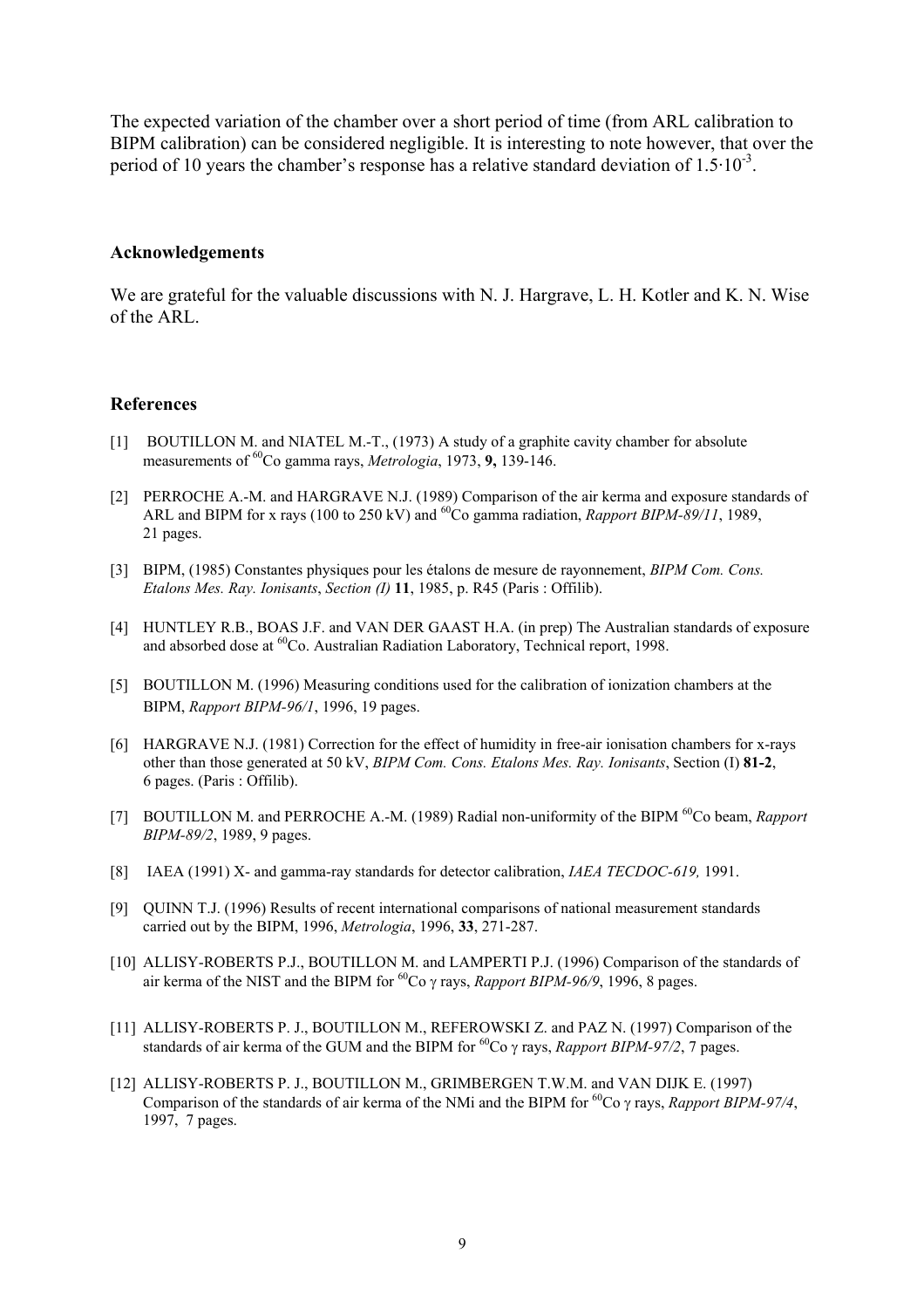- [13] ALLISY-ROBERTS P.J., BOUTILLON M., VILLEVALDE N.D., OBORIN A.V. and YURJATIN E.N. (1998) Comparisons of the standards of air kerma of the VNIIM and the BIPM for  $^{137}Cs$  and  $^{60}Co$   $\gamma$  rays, *Rapport BIPM-98/3*, 1998, 11 pages.
- [14] ALLISY-ROBERTS P. J., BOUTILLON M. and MORETTI C. (in prep) Comparison of the air kerma standards of the NPL and the BIPM for 60Co and 137Cs γ rays, *Draft Rapport BIPM-98/B*, 1998, 9 pages.

(May 1998)